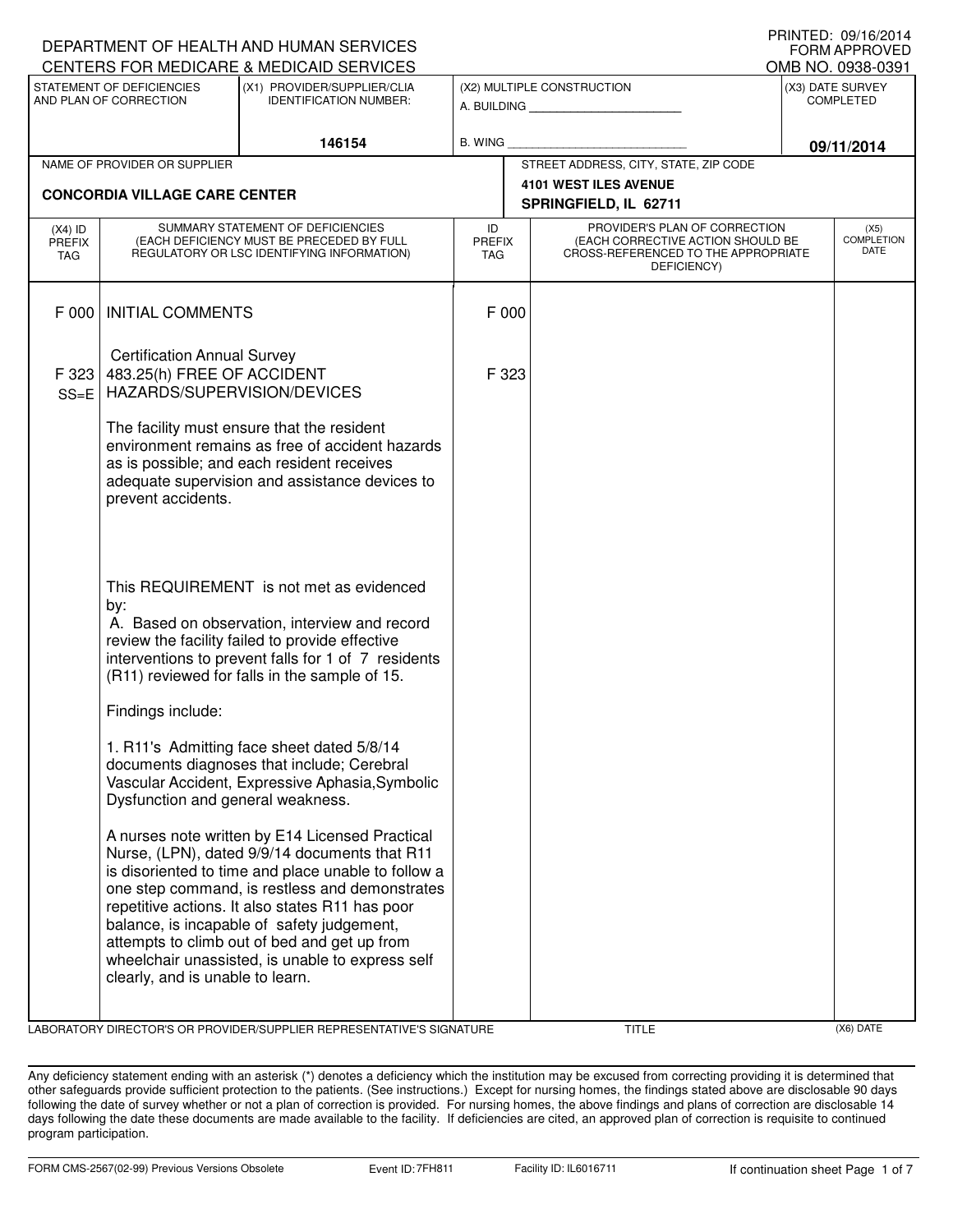|                                      |                                                                                                                                                                | DEPARTMENT OF HEALTH AND HUMAN SERVICES                                                                                                                                                                                                                                                                                                                                                                                                                                                                                                                                                                                                                                                                                                                                                                                                                                                                                                                                                                                                                                                                                                                                                                                                                                                                                                                                                                                                                                                                                                                                                                                                                                               |                            |       |                                                                                                                          | FORM APPROVED                        |
|--------------------------------------|----------------------------------------------------------------------------------------------------------------------------------------------------------------|---------------------------------------------------------------------------------------------------------------------------------------------------------------------------------------------------------------------------------------------------------------------------------------------------------------------------------------------------------------------------------------------------------------------------------------------------------------------------------------------------------------------------------------------------------------------------------------------------------------------------------------------------------------------------------------------------------------------------------------------------------------------------------------------------------------------------------------------------------------------------------------------------------------------------------------------------------------------------------------------------------------------------------------------------------------------------------------------------------------------------------------------------------------------------------------------------------------------------------------------------------------------------------------------------------------------------------------------------------------------------------------------------------------------------------------------------------------------------------------------------------------------------------------------------------------------------------------------------------------------------------------------------------------------------------------|----------------------------|-------|--------------------------------------------------------------------------------------------------------------------------|--------------------------------------|
|                                      |                                                                                                                                                                | CENTERS FOR MEDICARE & MEDICAID SERVICES                                                                                                                                                                                                                                                                                                                                                                                                                                                                                                                                                                                                                                                                                                                                                                                                                                                                                                                                                                                                                                                                                                                                                                                                                                                                                                                                                                                                                                                                                                                                                                                                                                              |                            |       |                                                                                                                          | OMB NO. 0938-0391                    |
| AND PLAN OF CORRECTION               | STATEMENT OF DEFICIENCIES                                                                                                                                      | (X1) PROVIDER/SUPPLIER/CLIA<br><b>IDENTIFICATION NUMBER:</b>                                                                                                                                                                                                                                                                                                                                                                                                                                                                                                                                                                                                                                                                                                                                                                                                                                                                                                                                                                                                                                                                                                                                                                                                                                                                                                                                                                                                                                                                                                                                                                                                                          |                            |       | (X2) MULTIPLE CONSTRUCTION<br>A. BUILDING                                                                                | (X3) DATE SURVEY<br><b>COMPLETED</b> |
|                                      |                                                                                                                                                                | 146154                                                                                                                                                                                                                                                                                                                                                                                                                                                                                                                                                                                                                                                                                                                                                                                                                                                                                                                                                                                                                                                                                                                                                                                                                                                                                                                                                                                                                                                                                                                                                                                                                                                                                | <b>B. WING</b>             |       |                                                                                                                          | 09/11/2014                           |
| NAME OF PROVIDER OR SUPPLIER         |                                                                                                                                                                |                                                                                                                                                                                                                                                                                                                                                                                                                                                                                                                                                                                                                                                                                                                                                                                                                                                                                                                                                                                                                                                                                                                                                                                                                                                                                                                                                                                                                                                                                                                                                                                                                                                                                       |                            |       | STREET ADDRESS, CITY, STATE, ZIP CODE                                                                                    |                                      |
| <b>CONCORDIA VILLAGE CARE CENTER</b> |                                                                                                                                                                |                                                                                                                                                                                                                                                                                                                                                                                                                                                                                                                                                                                                                                                                                                                                                                                                                                                                                                                                                                                                                                                                                                                                                                                                                                                                                                                                                                                                                                                                                                                                                                                                                                                                                       |                            |       | 4101 WEST ILES AVENUE<br>SPRINGFIELD, IL 62711                                                                           |                                      |
| $(X4)$ ID<br><b>PREFIX</b><br>TAG    |                                                                                                                                                                | SUMMARY STATEMENT OF DEFICIENCIES<br>(EACH DEFICIENCY MUST BE PRECEDED BY FULL<br>REGULATORY OR LSC IDENTIFYING INFORMATION)                                                                                                                                                                                                                                                                                                                                                                                                                                                                                                                                                                                                                                                                                                                                                                                                                                                                                                                                                                                                                                                                                                                                                                                                                                                                                                                                                                                                                                                                                                                                                          | ID<br><b>PREFIX</b><br>TAG |       | PROVIDER'S PLAN OF CORRECTION<br>(EACH CORRECTIVE ACTION SHOULD BE<br>CROSS-REFERENCED TO THE APPROPRIATE<br>DEFICIENCY) | (X5)<br><b>COMPLETION</b><br>DATE    |
| F 323                                | Continued From page 1<br>incontinent of bowel and bladder.<br>that R11 is at high risk for falls.<br>resulted in a head laceration, no new<br>fell once again. | The Minimum Data Set dated 7/31/14 documents<br>that R11 is severely cognitively impaired, and<br>A Fall Risk Assessment dated 9/6/14 documents<br>Review of the Facility accident /incident log<br>documents that R11 has had 17 falls between<br>5/28/14 and 9/6/14. Initial interventions after the<br>5/28 fall included a low bed and fall mats on the<br>floor. This did not deter R11 and he continued to<br>attempt to get up during the night and fall. Per<br>E3 Registered Nurse, (RN) Director of Nurses,<br>(DON) on 9/10/14 at 2 PM, "we do not like to use<br>restraints or alarms. We have a flat call light that<br>we put on the bed at night and if it is hit by the<br>resident the call light goes on and we respond."<br>This call light was attempted, but was not<br>effective in preventing continued falls. R11 also<br>fell from the wheelchair and regular chair in the<br>dining room. Anti tipping devices were added to<br>the wheelchair as well as a wheelchair pad, but<br>because the root cause as to why R11 continued<br>to attempt to get up from bed or his wheelchair<br>were never assessed, effective interventions<br>were never determined. On 7/30/14 R11's fall, in<br>his room, resulted in a hematoma to the back of<br>his head. Fifteen minute checks were initiated,<br>but per E3 DON, "can't be continued forever, and<br>they didn't always work." On 9/5/14, R11's fall<br>interventions were attempted and on 9/6/14 R11<br>Per the Facility Fall Investigations and R11's plan<br>of care which was last updated 8/31/14 different<br>interventions have been attempted, including<br>ongoing Physical Therapy. Despite the |                            | F 323 |                                                                                                                          |                                      |

FORM CMS-2567(02-99) Previous Versions Obsolete **7** Event ID: 7FH811 Facility ID: IL6016711 If continuation sheet Page 2 of 7

DEPARTMENT OF HEALTH AND HUMAN SERVICES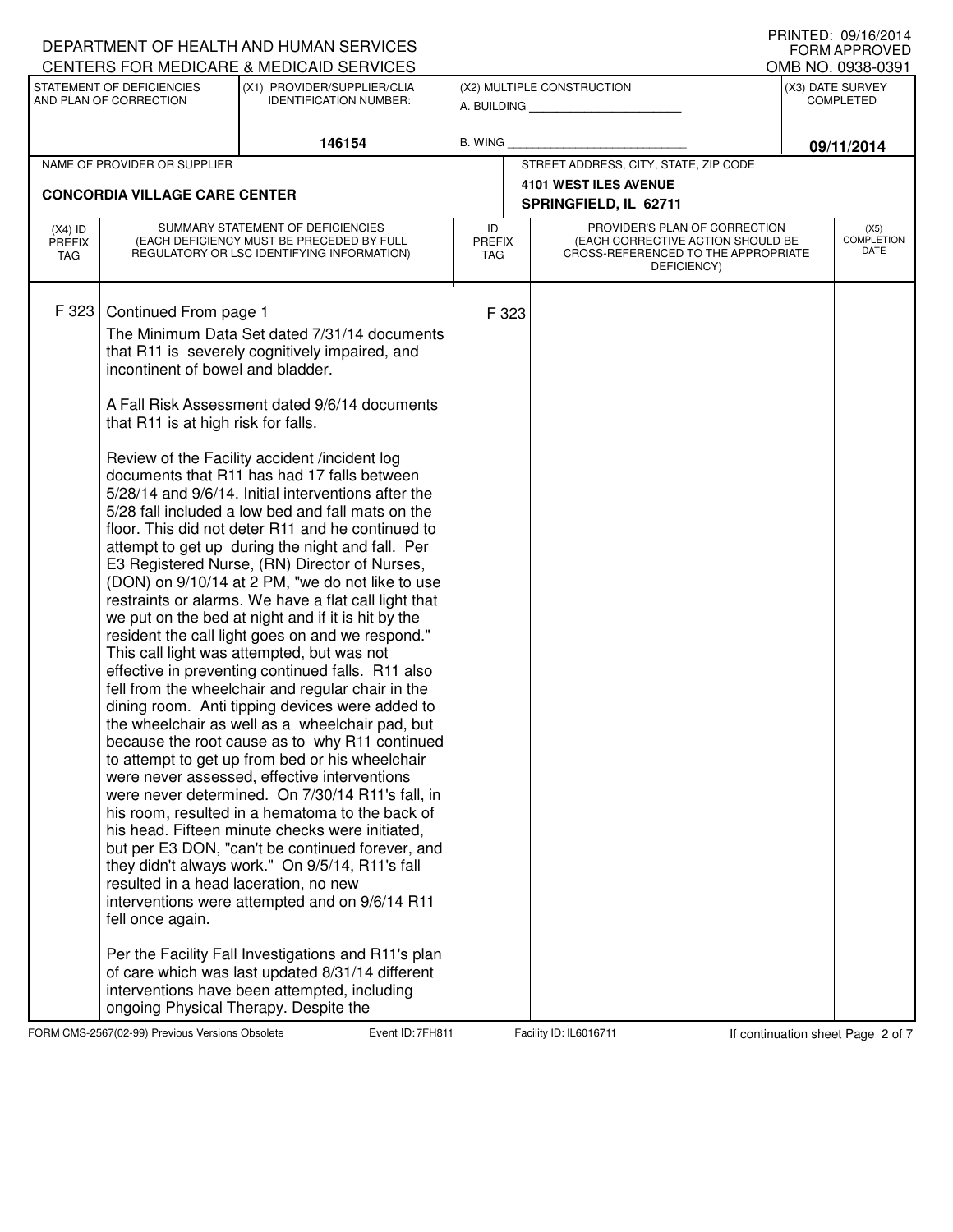|                             |                                                                                                                                                                                                                                                                                                                 | DEPARTMENT OF HEALTH AND HUMAN SERVICES                                                                                                                                                                                                                                                                                                                                                                                                                                        |                             |       |                                                                                         |                  | + ונווי וכט. טטוויש ביו<br><b>FORM APPROVED</b> |
|-----------------------------|-----------------------------------------------------------------------------------------------------------------------------------------------------------------------------------------------------------------------------------------------------------------------------------------------------------------|--------------------------------------------------------------------------------------------------------------------------------------------------------------------------------------------------------------------------------------------------------------------------------------------------------------------------------------------------------------------------------------------------------------------------------------------------------------------------------|-----------------------------|-------|-----------------------------------------------------------------------------------------|------------------|-------------------------------------------------|
|                             | STATEMENT OF DEFICIENCIES                                                                                                                                                                                                                                                                                       | CENTERS FOR MEDICARE & MEDICAID SERVICES<br>(X1) PROVIDER/SUPPLIER/CLIA                                                                                                                                                                                                                                                                                                                                                                                                        | (X2) MULTIPLE CONSTRUCTION  |       | OMB NO. 0938-0391<br>(X3) DATE SURVEY                                                   |                  |                                                 |
| AND PLAN OF CORRECTION      |                                                                                                                                                                                                                                                                                                                 | <b>IDENTIFICATION NUMBER:</b>                                                                                                                                                                                                                                                                                                                                                                                                                                                  | A. BUILDING                 |       |                                                                                         | <b>COMPLETED</b> |                                                 |
| 146154                      |                                                                                                                                                                                                                                                                                                                 |                                                                                                                                                                                                                                                                                                                                                                                                                                                                                | <b>B. WING</b>              |       |                                                                                         |                  | 09/11/2014                                      |
|                             | NAME OF PROVIDER OR SUPPLIER                                                                                                                                                                                                                                                                                    |                                                                                                                                                                                                                                                                                                                                                                                                                                                                                |                             |       | STREET ADDRESS, CITY, STATE, ZIP CODE                                                   |                  |                                                 |
|                             | <b>CONCORDIA VILLAGE CARE CENTER</b>                                                                                                                                                                                                                                                                            |                                                                                                                                                                                                                                                                                                                                                                                                                                                                                |                             |       | <b>4101 WEST ILES AVENUE</b><br>SPRINGFIELD, IL 62711                                   |                  |                                                 |
| $(X4)$ ID                   | SUMMARY STATEMENT OF DEFICIENCIES                                                                                                                                                                                                                                                                               |                                                                                                                                                                                                                                                                                                                                                                                                                                                                                | ID                          |       | PROVIDER'S PLAN OF CORRECTION                                                           |                  | (X5)                                            |
| <b>PREFIX</b><br><b>TAG</b> |                                                                                                                                                                                                                                                                                                                 | (EACH DEFICIENCY MUST BE PRECEDED BY FULL<br>REGULATORY OR LSC IDENTIFYING INFORMATION)                                                                                                                                                                                                                                                                                                                                                                                        | <b>PREFIX</b><br><b>TAG</b> |       | (EACH CORRECTIVE ACTION SHOULD BE<br>CROSS-REFERENCED TO THE APPROPRIATE<br>DEFICIENCY) |                  | <b>COMPLETION</b><br>DATE                       |
| F 323                       | Continued From page 2                                                                                                                                                                                                                                                                                           |                                                                                                                                                                                                                                                                                                                                                                                                                                                                                |                             | F 323 |                                                                                         |                  |                                                 |
|                             | multiple falls.                                                                                                                                                                                                                                                                                                 | interventions put in place, R11 continues to have                                                                                                                                                                                                                                                                                                                                                                                                                              |                             |       |                                                                                         |                  |                                                 |
|                             | R11 swatted at them with his hand.                                                                                                                                                                                                                                                                              | On 9/9/14 at 3:10 PM, R11 was noted to be<br>agitated and attempting to get out of his<br>wheelchair. When staff attempted to intervene                                                                                                                                                                                                                                                                                                                                        |                             |       |                                                                                         |                  |                                                 |
|                             | On 9/10/14 at 10:30 AM, R11 was noted to be<br>getting assistance of Z1 and Z2, two Certified<br>Nurses Aid students to transfer from a shower<br>chair to his wheelchair. R11 was unsteady and<br>could not straighten out his legs fully during the<br>transfer. R11 was unable to follow simple<br>requests. |                                                                                                                                                                                                                                                                                                                                                                                                                                                                                |                             |       |                                                                                         |                  |                                                 |
|                             | what we are doing."                                                                                                                                                                                                                                                                                             | Z1 stated at 11:10 AM, "I have been with (R11)<br>all week and I can tell you, you can't take your<br>eyes off of him for a minute. He moves so fast<br>and keeps trying to get up by himself no matter                                                                                                                                                                                                                                                                        |                             |       |                                                                                         |                  |                                                 |
|                             | trying different things."                                                                                                                                                                                                                                                                                       | E14 stated on 9/10/14, "He can get very agitated<br>and anxious and just moves all the time, we have<br>tried many interventions, sometimes I think it is<br>not consistent on all shifts. You have to keep                                                                                                                                                                                                                                                                    |                             |       |                                                                                         |                  |                                                 |
|                             | to look at that again."                                                                                                                                                                                                                                                                                         | E3 Director of Nurses (DON) stated on 9/10/14 at<br>3:20 PM, "we have discussed his falls and tried<br>different things, but his attention span is very<br>limited, nothing seems to keep him busy for long,<br>we are not sure why he can go for a while without<br>a fall and at a loss of what else to try, he is a<br>challenge. He did have a one-on-one caregiver<br>when he first was admitted, to help him get used<br>to the change in his environment. We might need |                             |       |                                                                                         |                  |                                                 |

FORM CMS-2567(02-99) Previous Versions Obsolete **7** Event ID: 7FH811 Facility ID: IL6016711 If continuation sheet Page 3 of 7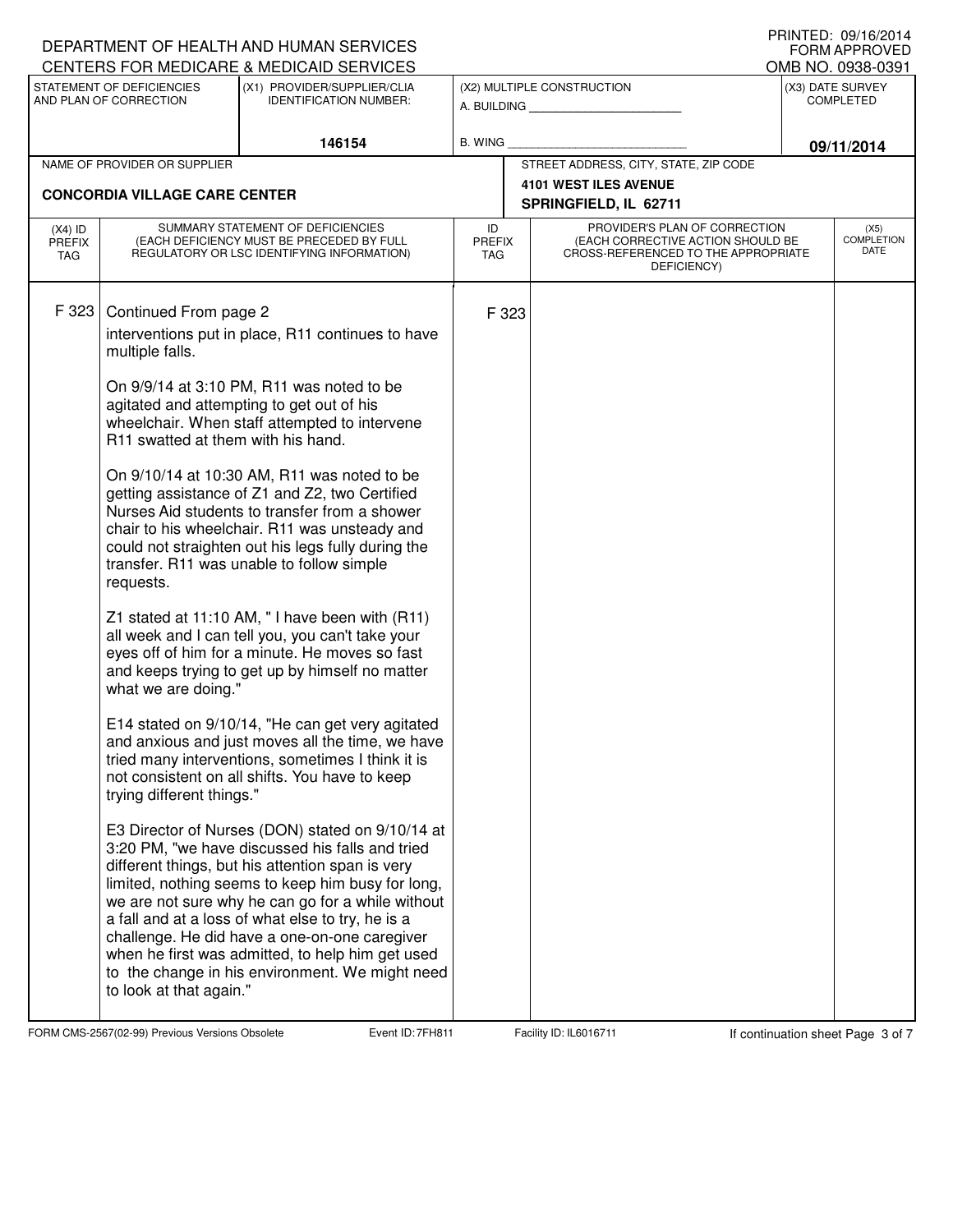|                                      |                                                                                                                              | DEPARTMENT OF HEALTH AND HUMAN SERVICES                                                                                                                                                                                                                                                                                                                                                                                                                                                                                                                                                                                                                                                                                                                                                                                                                                                                                                                                                                                                                                                                                                                                                                                                                                                                                                                                                                                                                                                                                                                                                             |         |                                       |                                                                                                           |                                   | <b>FORM APPROVED</b>                  |
|--------------------------------------|------------------------------------------------------------------------------------------------------------------------------|-----------------------------------------------------------------------------------------------------------------------------------------------------------------------------------------------------------------------------------------------------------------------------------------------------------------------------------------------------------------------------------------------------------------------------------------------------------------------------------------------------------------------------------------------------------------------------------------------------------------------------------------------------------------------------------------------------------------------------------------------------------------------------------------------------------------------------------------------------------------------------------------------------------------------------------------------------------------------------------------------------------------------------------------------------------------------------------------------------------------------------------------------------------------------------------------------------------------------------------------------------------------------------------------------------------------------------------------------------------------------------------------------------------------------------------------------------------------------------------------------------------------------------------------------------------------------------------------------------|---------|---------------------------------------|-----------------------------------------------------------------------------------------------------------|-----------------------------------|---------------------------------------|
|                                      | STATEMENT OF DEFICIENCIES                                                                                                    | CENTERS FOR MEDICARE & MEDICAID SERVICES<br>(X1) PROVIDER/SUPPLIER/CLIA                                                                                                                                                                                                                                                                                                                                                                                                                                                                                                                                                                                                                                                                                                                                                                                                                                                                                                                                                                                                                                                                                                                                                                                                                                                                                                                                                                                                                                                                                                                             |         |                                       | (X2) MULTIPLE CONSTRUCTION                                                                                |                                   | OMB NO. 0938-0391<br>(X3) DATE SURVEY |
|                                      | AND PLAN OF CORRECTION                                                                                                       | <b>IDENTIFICATION NUMBER:</b>                                                                                                                                                                                                                                                                                                                                                                                                                                                                                                                                                                                                                                                                                                                                                                                                                                                                                                                                                                                                                                                                                                                                                                                                                                                                                                                                                                                                                                                                                                                                                                       |         |                                       | A. BUILDING                                                                                               | <b>COMPLETED</b>                  |                                       |
|                                      |                                                                                                                              | 146154                                                                                                                                                                                                                                                                                                                                                                                                                                                                                                                                                                                                                                                                                                                                                                                                                                                                                                                                                                                                                                                                                                                                                                                                                                                                                                                                                                                                                                                                                                                                                                                              | B. WING |                                       |                                                                                                           |                                   | 09/11/2014                            |
| NAME OF PROVIDER OR SUPPLIER         |                                                                                                                              |                                                                                                                                                                                                                                                                                                                                                                                                                                                                                                                                                                                                                                                                                                                                                                                                                                                                                                                                                                                                                                                                                                                                                                                                                                                                                                                                                                                                                                                                                                                                                                                                     |         | STREET ADDRESS, CITY, STATE, ZIP CODE |                                                                                                           |                                   |                                       |
| <b>CONCORDIA VILLAGE CARE CENTER</b> |                                                                                                                              |                                                                                                                                                                                                                                                                                                                                                                                                                                                                                                                                                                                                                                                                                                                                                                                                                                                                                                                                                                                                                                                                                                                                                                                                                                                                                                                                                                                                                                                                                                                                                                                                     |         |                                       | <b>4101 WEST ILES AVENUE</b><br>SPRINGFIELD, IL 62711                                                     |                                   |                                       |
| $(X4)$ ID<br><b>PREFIX</b><br>TAG    | SUMMARY STATEMENT OF DEFICIENCIES<br>(EACH DEFICIENCY MUST BE PRECEDED BY FULL<br>REGULATORY OR LSC IDENTIFYING INFORMATION) |                                                                                                                                                                                                                                                                                                                                                                                                                                                                                                                                                                                                                                                                                                                                                                                                                                                                                                                                                                                                                                                                                                                                                                                                                                                                                                                                                                                                                                                                                                                                                                                                     |         | <b>PREFIX</b><br><b>TAG</b>           | PROVIDER'S PLAN OF CORRECTION<br>(EACH CORRECTIVE ACTION SHOULD BE<br>CROSS-REFERENCED TO THE APPROPRIATE | (X5)<br><b>COMPLETION</b><br>DATE |                                       |
| F 323                                | Continued From page 3<br>R18-35) in the supplemental sample.<br>Findings include:<br>2/17/14, 3/30/14 and 6/11/14.           | B. Based on observation, interview and record<br>review, the facility failed to keep resident<br>pathways free of trip hazards and failed to keep<br>hazardous chemicals in a locked storage for for 4<br>of 15 residents, (R5, R6, R8, R11) reviewed for<br>independent, cognitively-impaired ambulation in<br>the sample of 15, and 20 residents (R16, 17,<br>2. On 9/8/14 at 1:45 PM, on the Winter<br>household, E5 (CNA) and E6 (CNA) were<br>ambulating R6 to the bathroom, with a walker, to<br>toilet her. In the center of R6's room a 4 X 6 foot<br>X 1 inch thick rug was in the center of the room<br>and located near the pathway from R6's bed to<br>the bathroom. This area rug had had places<br>around the edges rolled up off of the floor.<br>Fall investigations were reviewed on 9/10/14, they<br>documented R6 had fallen on 1/15/14, 1/27/14,<br>The care plan for R6 for fall risk with a start date<br>on 12/9/13, documented under problem, fall risk,<br>and includes under approach "keep my room and<br>hallways free of clutter please", "please monitor<br>room for clutter while I am up and about and<br>arrange in such a way that I will not trip."<br>3. On 9/8/14 during the initial tour of the facility,<br>on Winter household, an enclosed screened in<br>porch, was unlocked. In the center of the porch<br>on the floor was a large cloth woven area rug.<br>On 9/11/14 at 10:20 AM, E4 (LPN) was asked<br>which residents in Winter household have<br>access to the enclosed porch. E4 said "all of the<br>residents on Winter household have access to |         | F 323                                 |                                                                                                           |                                   |                                       |

FORM CMS-2567(02-99) Previous Versions Obsolete **7** Event ID: 7FH811 Facility ID: IL6016711 If continuation sheet Page 4 of 7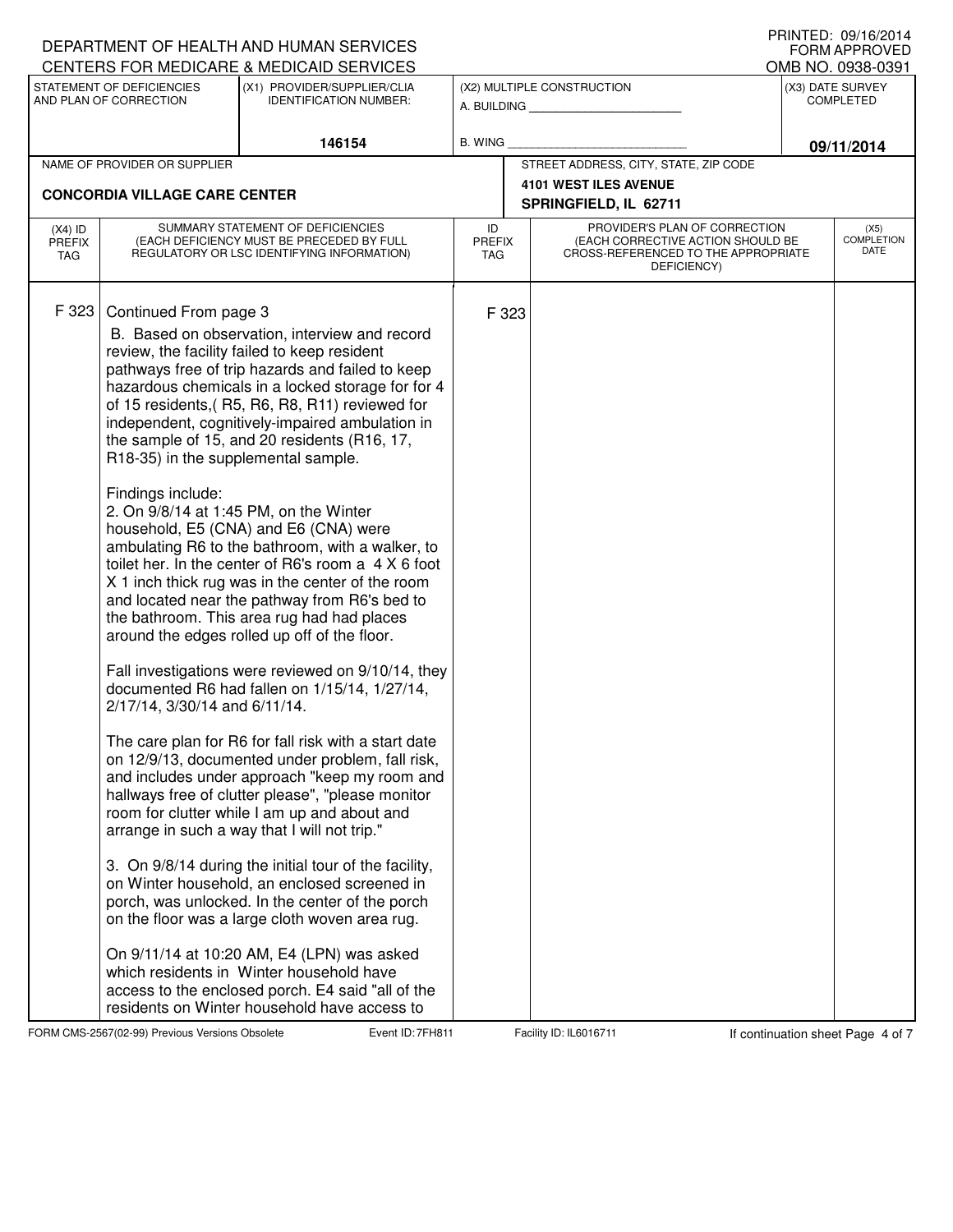| CENTERS FOR MEDICARE & MEDICAID SERVICES<br>OMB NO. 0938-0391<br>STATEMENT OF DEFICIENCIES<br>(X1) PROVIDER/SUPPLIER/CLIA<br>(X2) MULTIPLE CONSTRUCTION<br>(X3) DATE SURVEY<br>AND PLAN OF CORRECTION<br><b>IDENTIFICATION NUMBER:</b><br><b>COMPLETED</b><br>A. BUILDING<br>146154<br><b>B. WING</b><br>09/11/2014<br>STREET ADDRESS, CITY, STATE, ZIP CODE<br>NAME OF PROVIDER OR SUPPLIER<br><b>4101 WEST ILES AVENUE</b><br><b>CONCORDIA VILLAGE CARE CENTER</b><br>SPRINGFIELD, IL 62711<br>SUMMARY STATEMENT OF DEFICIENCIES<br>PROVIDER'S PLAN OF CORRECTION<br>ID<br>$(X4)$ ID<br>(EACH DEFICIENCY MUST BE PRECEDED BY FULL<br>(EACH CORRECTIVE ACTION SHOULD BE<br><b>PREFIX</b><br><b>PREFIX</b><br>CROSS-REFERENCED TO THE APPROPRIATE<br>REGULATORY OR LSC IDENTIFYING INFORMATION)<br><b>TAG</b><br>TAG                                                                                                                                                                                                                                                                                                                                                                                                                                                                                                                                                                                                                                                                                                                                                                                                                                                                                                                                                                              |  |  | DEPARTMENT OF HEALTH AND HUMAN SERVICES |  |  |  |  | + ו <i>ו</i> ווער <i>וכ</i> ט . עם ו ווווער<br><b>FORM APPROVED</b> |
|---------------------------------------------------------------------------------------------------------------------------------------------------------------------------------------------------------------------------------------------------------------------------------------------------------------------------------------------------------------------------------------------------------------------------------------------------------------------------------------------------------------------------------------------------------------------------------------------------------------------------------------------------------------------------------------------------------------------------------------------------------------------------------------------------------------------------------------------------------------------------------------------------------------------------------------------------------------------------------------------------------------------------------------------------------------------------------------------------------------------------------------------------------------------------------------------------------------------------------------------------------------------------------------------------------------------------------------------------------------------------------------------------------------------------------------------------------------------------------------------------------------------------------------------------------------------------------------------------------------------------------------------------------------------------------------------------------------------------------------------------------------------------------------------------|--|--|-----------------------------------------|--|--|--|--|---------------------------------------------------------------------|
|                                                                                                                                                                                                                                                                                                                                                                                                                                                                                                                                                                                                                                                                                                                                                                                                                                                                                                                                                                                                                                                                                                                                                                                                                                                                                                                                                                                                                                                                                                                                                                                                                                                                                                                                                                                                   |  |  |                                         |  |  |  |  |                                                                     |
|                                                                                                                                                                                                                                                                                                                                                                                                                                                                                                                                                                                                                                                                                                                                                                                                                                                                                                                                                                                                                                                                                                                                                                                                                                                                                                                                                                                                                                                                                                                                                                                                                                                                                                                                                                                                   |  |  |                                         |  |  |  |  |                                                                     |
|                                                                                                                                                                                                                                                                                                                                                                                                                                                                                                                                                                                                                                                                                                                                                                                                                                                                                                                                                                                                                                                                                                                                                                                                                                                                                                                                                                                                                                                                                                                                                                                                                                                                                                                                                                                                   |  |  |                                         |  |  |  |  |                                                                     |
|                                                                                                                                                                                                                                                                                                                                                                                                                                                                                                                                                                                                                                                                                                                                                                                                                                                                                                                                                                                                                                                                                                                                                                                                                                                                                                                                                                                                                                                                                                                                                                                                                                                                                                                                                                                                   |  |  |                                         |  |  |  |  |                                                                     |
|                                                                                                                                                                                                                                                                                                                                                                                                                                                                                                                                                                                                                                                                                                                                                                                                                                                                                                                                                                                                                                                                                                                                                                                                                                                                                                                                                                                                                                                                                                                                                                                                                                                                                                                                                                                                   |  |  |                                         |  |  |  |  |                                                                     |
| DEFICIENCY)                                                                                                                                                                                                                                                                                                                                                                                                                                                                                                                                                                                                                                                                                                                                                                                                                                                                                                                                                                                                                                                                                                                                                                                                                                                                                                                                                                                                                                                                                                                                                                                                                                                                                                                                                                                       |  |  |                                         |  |  |  |  | (X5)<br>COMPLETION<br>DATE                                          |
| F 323<br>Continued From page 4<br>F 323<br>the enclosed porch." These residents are R5, R6,<br>R18 through R31.<br>4. The facility's policy and procedure for fall<br>prevention documented #1 At move in,<br>Neighborhood team members will assist the<br>resident and family in ensuring the resident's<br>bedroom is free from hazards that could cause a<br>fall. #1 d. Resident and family will be educated<br>about tripping hazards such as small rugs,<br>electrical cords, unsteady furniture and placing<br>items in the path of travel to the bathroom and<br>bedroom door. Team member will notify<br>Neighborhood nurse about any hazards identified.<br>Neighborhood nurse will discuss issues with<br>resident and family.<br>5. On 9/9/14 at 9:50 AM, CNA closet door on the<br>Summer Breeze Household was found to be<br>unlocked. Inside this closet there was a cabinet<br>with a handwashing sink. A large container of<br>(disinfectant) wipes was on the counter closest to<br>the entry door next to the handwashing sink. On<br>the (disinfectant) container a warning label<br>documented, "Warning keep out of reach of<br>children." Also inside the unlocked cabinet above<br>the handwashing sink was a plastic container with<br>fingernail polish containers inside and an 8 ounce<br>bottle of Acetone finger nail polish remover.<br>Review of "Cognitive Impaired Residents who are<br>ambulatory or wheelchair ambulatory" list<br>provided by E3 Director of Nursing (DON) at 9:30<br>a.m. on 9/11/14 confirms R11, R32-R35 are<br>cognitively impaired.<br>5. At 11:40 a.m. on 9/8/14 a CNA closet door was<br>found to be unlocked on the Spring Hill<br>Household. Inside the closet there was a cabinet<br>with a handwashing sink. A large container of |  |  |                                         |  |  |  |  |                                                                     |

FORM CMS-2567(02-99) Previous Versions Obsolete **7** Event ID: 7FH811 Facility ID: IL6016711 If continuation sheet Page 5 of 7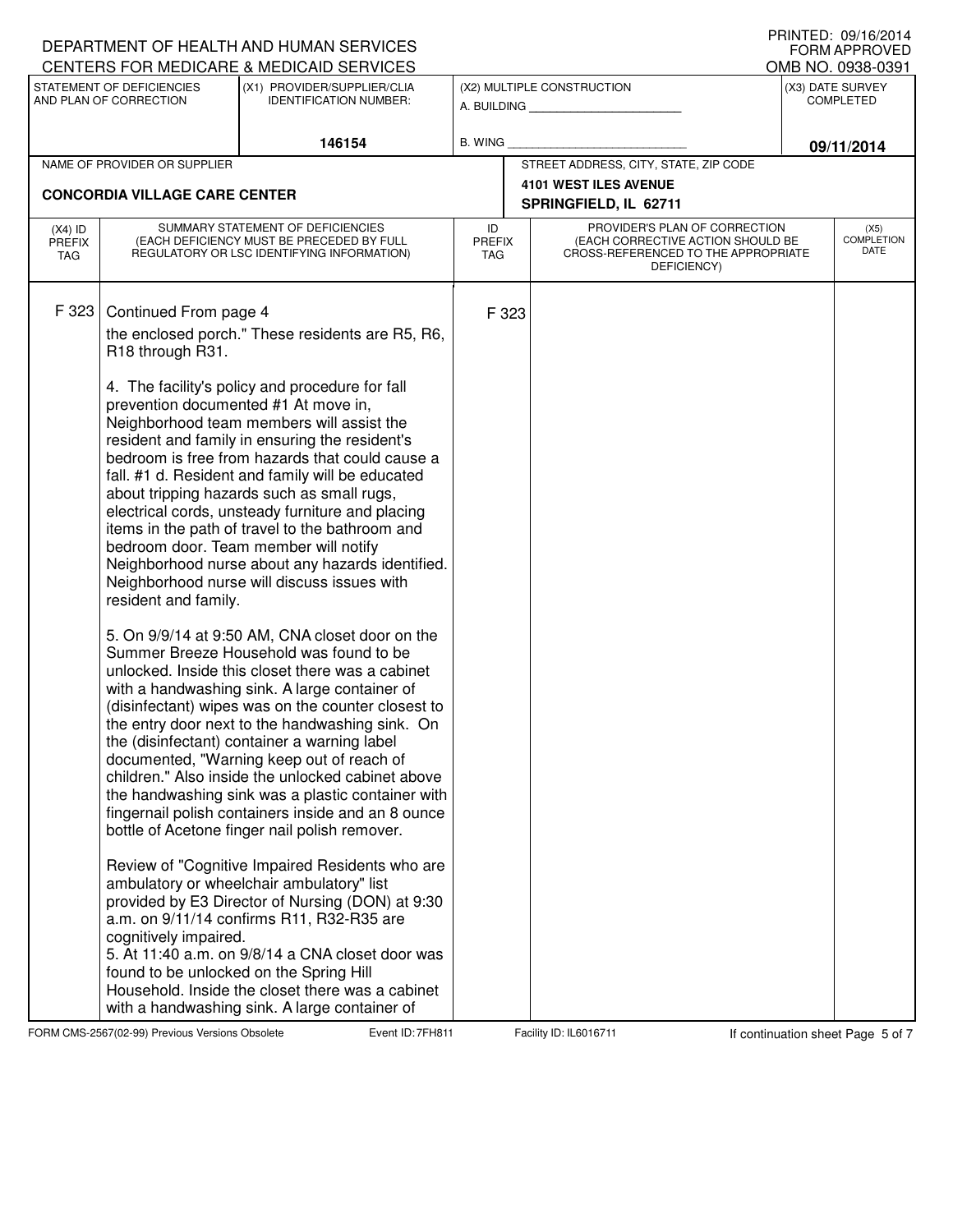|                                          |                                                                                                                                                                                                             | DEPARTMENT OF HEALTH AND HUMAN SERVICES                                                                                                                                                                                                                                                                                                                                                                                                                                                                                                                                                                                                                                                                                                                                                                                                                                                                                                                                                                                                                                                                                                                                                                                                                                                                                             |                |                                       |                                                                                                                          |            | + ונווי וכט. טטוויש ביו<br>FORM APPROVED |
|------------------------------------------|-------------------------------------------------------------------------------------------------------------------------------------------------------------------------------------------------------------|-------------------------------------------------------------------------------------------------------------------------------------------------------------------------------------------------------------------------------------------------------------------------------------------------------------------------------------------------------------------------------------------------------------------------------------------------------------------------------------------------------------------------------------------------------------------------------------------------------------------------------------------------------------------------------------------------------------------------------------------------------------------------------------------------------------------------------------------------------------------------------------------------------------------------------------------------------------------------------------------------------------------------------------------------------------------------------------------------------------------------------------------------------------------------------------------------------------------------------------------------------------------------------------------------------------------------------------|----------------|---------------------------------------|--------------------------------------------------------------------------------------------------------------------------|------------|------------------------------------------|
|                                          | STATEMENT OF DEFICIENCIES                                                                                                                                                                                   | CENTERS FOR MEDICARE & MEDICAID SERVICES<br>(X1) PROVIDER/SUPPLIER/CLIA                                                                                                                                                                                                                                                                                                                                                                                                                                                                                                                                                                                                                                                                                                                                                                                                                                                                                                                                                                                                                                                                                                                                                                                                                                                             |                |                                       | OMB NO. 0938-0391<br>(X3) DATE SURVEY                                                                                    |            |                                          |
|                                          | AND PLAN OF CORRECTION                                                                                                                                                                                      | <b>IDENTIFICATION NUMBER:</b>                                                                                                                                                                                                                                                                                                                                                                                                                                                                                                                                                                                                                                                                                                                                                                                                                                                                                                                                                                                                                                                                                                                                                                                                                                                                                                       |                |                                       | (X2) MULTIPLE CONSTRUCTION<br>A. BUILDING                                                                                |            | <b>COMPLETED</b>                         |
|                                          |                                                                                                                                                                                                             |                                                                                                                                                                                                                                                                                                                                                                                                                                                                                                                                                                                                                                                                                                                                                                                                                                                                                                                                                                                                                                                                                                                                                                                                                                                                                                                                     | <b>B. WING</b> |                                       |                                                                                                                          |            |                                          |
| 146154                                   |                                                                                                                                                                                                             |                                                                                                                                                                                                                                                                                                                                                                                                                                                                                                                                                                                                                                                                                                                                                                                                                                                                                                                                                                                                                                                                                                                                                                                                                                                                                                                                     |                | STREET ADDRESS, CITY, STATE, ZIP CODE |                                                                                                                          | 09/11/2014 |                                          |
| NAME OF PROVIDER OR SUPPLIER             |                                                                                                                                                                                                             |                                                                                                                                                                                                                                                                                                                                                                                                                                                                                                                                                                                                                                                                                                                                                                                                                                                                                                                                                                                                                                                                                                                                                                                                                                                                                                                                     |                |                                       | <b>4101 WEST ILES AVENUE</b>                                                                                             |            |                                          |
|                                          | <b>CONCORDIA VILLAGE CARE CENTER</b>                                                                                                                                                                        |                                                                                                                                                                                                                                                                                                                                                                                                                                                                                                                                                                                                                                                                                                                                                                                                                                                                                                                                                                                                                                                                                                                                                                                                                                                                                                                                     |                |                                       | SPRINGFIELD, IL 62711                                                                                                    |            |                                          |
| $(X4)$ ID<br><b>PREFIX</b><br><b>TAG</b> | SUMMARY STATEMENT OF DEFICIENCIES<br>(EACH DEFICIENCY MUST BE PRECEDED BY FULL<br>REGULATORY OR LSC IDENTIFYING INFORMATION)                                                                                |                                                                                                                                                                                                                                                                                                                                                                                                                                                                                                                                                                                                                                                                                                                                                                                                                                                                                                                                                                                                                                                                                                                                                                                                                                                                                                                                     |                | <b>PREFIX</b>                         | PROVIDER'S PLAN OF CORRECTION<br>(EACH CORRECTIVE ACTION SHOULD BE<br>CROSS-REFERENCED TO THE APPROPRIATE<br>DEFICIENCY) |            | (X5)<br><b>COMPLETION</b><br>DATE        |
| F 323                                    | Continued From page 5<br>nail polish remover.<br>E11 stated that R17 is confused and is<br>wheelchair ambulatory resident.<br>impaired.<br>Findings include:<br>wipes.<br>residents on the Reach Household. | (disinfectant) wipes was next to the handwashing<br>sink. On the (disinfectant) wipe container a<br>warning label documented, "Warning keep out of<br>reach of children." Also inside the unlocked<br>cabinet above the handwashing sink was a<br>plastic container with fingernail polish containers<br>inside and an 8 ounce bottle of Acetone finger<br>Interview with E11 (CNA) at 9:15 a.m. on 9/11/14,<br>Review of "Cognitive Impaired Residents who are<br>ambulatory or wheelchair ambulatory" list<br>provided by E3 Director of Nursing (DON) at 9:30<br>a.m. on 9/11/14 confirms R17 is cognitively<br>6. On 9/9/14 during a walk through of the Reach<br>Household the Certified Nursing Assistant(CNA)<br>closet door was unlocked. Inside the closet were<br>unlocked cabinets containing a bottle of acetone<br>polish remover and a container of (disinfectant)<br>An interview with E7, licensed practical nurse<br>(LPN) on 9/9/14 at 8:10 AM, E7 stated that the<br>CNA closet should be locked and that some<br>chemicals were kept there. E7 also stated that<br>they do have ambulatory cognitively impaired<br>residents, that could get into the unlocked closet.<br>Review of the List of Cognitive Impaired<br>Residents Who Are Ambulatory or Wheelchair<br>Ambulatory dated 9/10/14 list R8 and R16 as | F 323          |                                       |                                                                                                                          |            |                                          |